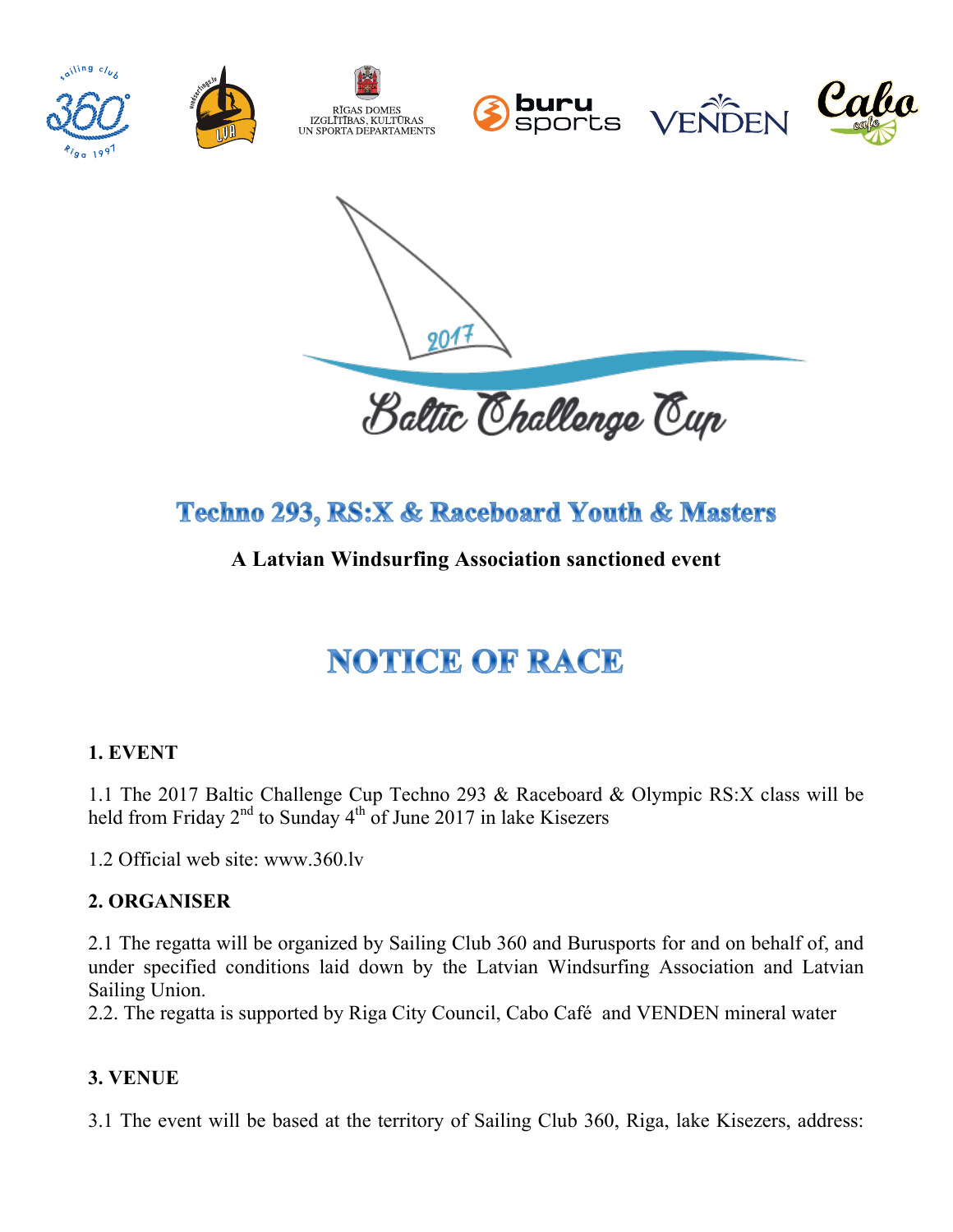R.Feldmana str. 8a, Riga

# **4. RULES**

4.1 The event will be governed by the rules as defined in The Racing Rules of Sailing – Windsurfing Competition Rules (WCR).

4.2 The Championship Rules of the participating classes.

4.3 If there is a conflict between languages, the English text will take precedence.

# **5. ADVERTISING**

5.1 Boards may be required to display advertising chosen and supplied by the organizing authority. ISAF Regulation 20 'Advertising Code' shall apply.

# **6. CLASSES AND DIVISIONS**

6.1 The participating classes and divisions shall be:

6.1.1. Techno 293 Class - Junior Boy & Girl; Youth Boy & Girl; Open Men and Women.

6.1.2. Raceboard Class – Youth Men and Women; Masters Men and Women.

6.1.3. RS:X Class – Men and Women, Youth Men and Women.

6.2. Age Divisions:

6.2.1. A Techno Junior 3,5 with 3,5 sqm maximum size of sail, recommended maximum age - 13 years old. Can race with any dagger board

6.2.2. A Techno Junior U13 with 5,8 sqm maximum size of sail (born in or after 2005)

6.2.3. A Techno Junior U15 shall be under 15 years of age (born in 2003 or not later than 2006).

6.2.4. A Techno Youth U17 shall be under 17 years of age (born in 2001 or not later than 2004).

6.2.5. A Techno Plus competitor shall be aged 16 years or older (born in 2001 or earlier).

6.2.6. A Raceboard Junior shall be under 17 years of age (born in or after 2001)

6.2.7. A Raceboard Youth shall be under 20 years of age (born in or after 1998)

6.2.8. A Master shall be a man over the age of 35 (born in 1981 or earlier) or a woman over the age of 30 (born in 1986 or earlier).

6.2.9. A Grand Master shall be a man over the age 45 (born in 1971 or earlier) or a woman over the age 40 (born in 1976 or earlier).

6.2.10. A Veteran shall be a man over the age 55 (born in 1961 or earlier)

6.2.11. RS:X Youth shall be under 19 years of age (born in or after 1999)

6.3. minimum of 5 competitors is required to constitute a Prize division.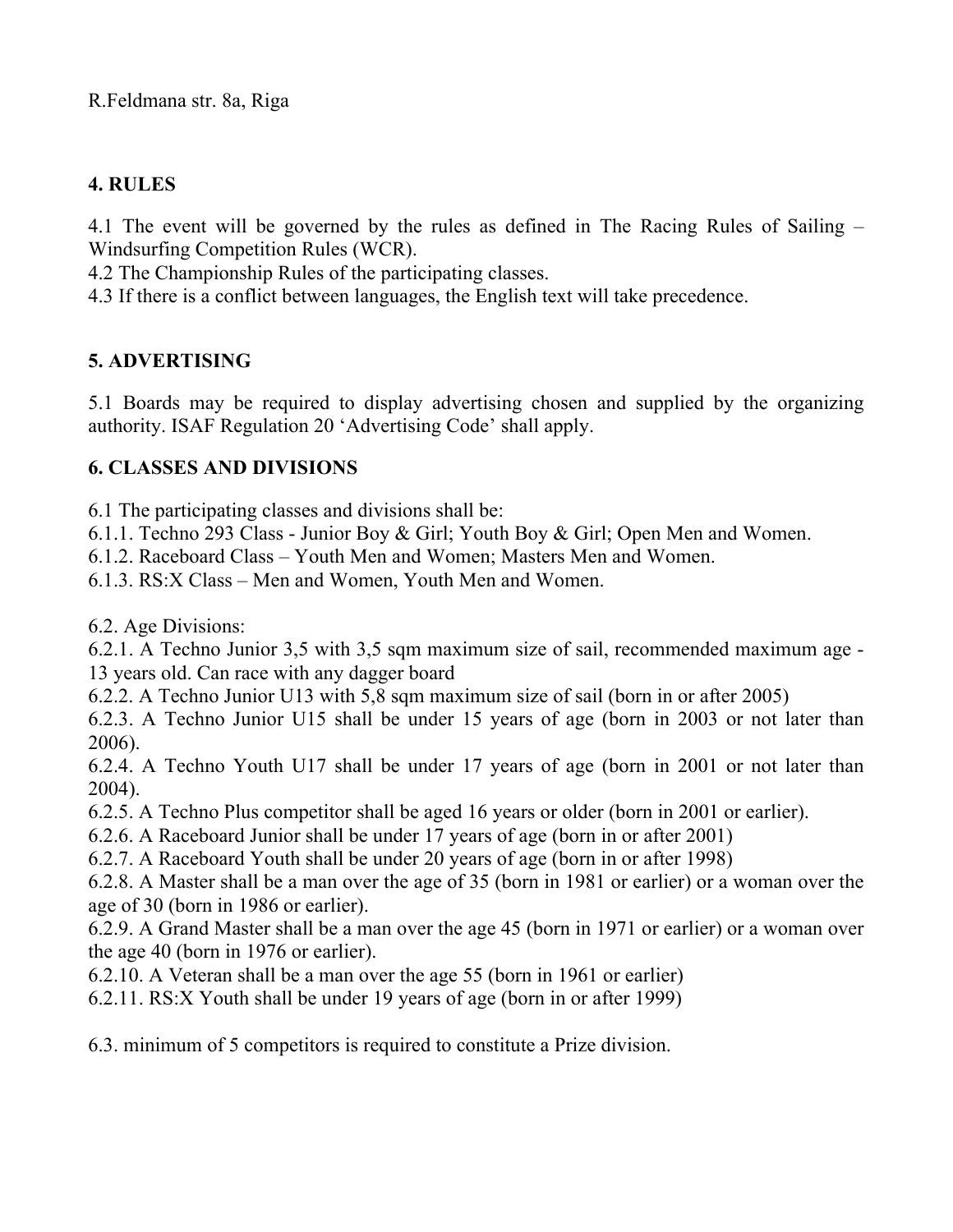# **7. ELIGIBILITY AND ENTRY**

- 7.1. All entries shall meet the requirements of ISAF Regulation 19-Eligibility Code.
- 7.2. Competitors shall be members of a National Class Association.
- 7.3. The following shall be presented upon registration:
- Original Entry Form
- Evidence of valid third party insurance
- Proof of age

#### **8. REGISTRATION & FEES**

8.1. Required fee for Raceboard and RS:X class members is 35,00 euro if registered via official web page www.360.lv or e-mail info@360.lv by May 19<sup>th</sup>

8.2. Participation fee for Techno 293, Raceboard and RS:X Youth is 20,00 euro if registered via official web page www.360.lv or e-mail info@360.lv by May 19<sup>th</sup>

8.3. Late entries by competitors shall incur additional late entry fee of 10,00 euro.

8.4. A Coach entry fee of 10 euro is required for coaches and support personnel.

8.5. Entry fees paid at registration shall be paid in cash in euro.

#### **9. RACE FORMAT**

9.1. The regatta shall be a single discipline, course racing, "open entry" event.

9.2. Men and women, boys and girls, may race together, depending on entry numbers.

9.3. Classes shall have separate starts.

9.4. The Techno293 class shall race a maximum 3 races per day, in a maximum 9 race series.

9.5. The Raceboard and RS:X Class shall race maximum 4 races per day, in a maximum 12 race series.

9.6. Three races are required to validate the regatta for each class.

# **10. SCHEDULE**

Friday, June  $2^{nd}$ 

10:00-11:30 Registration 12:00 -Skippers Meeting 13:00 Racing

BBQ after the last race of the day

Saturday, June 3rd

10:00 Skippers Meeting 11:00 Racing 19:00 Party for participants on the Cabo Cafe roof terrace

Sunday, June  $4<sup>th</sup>$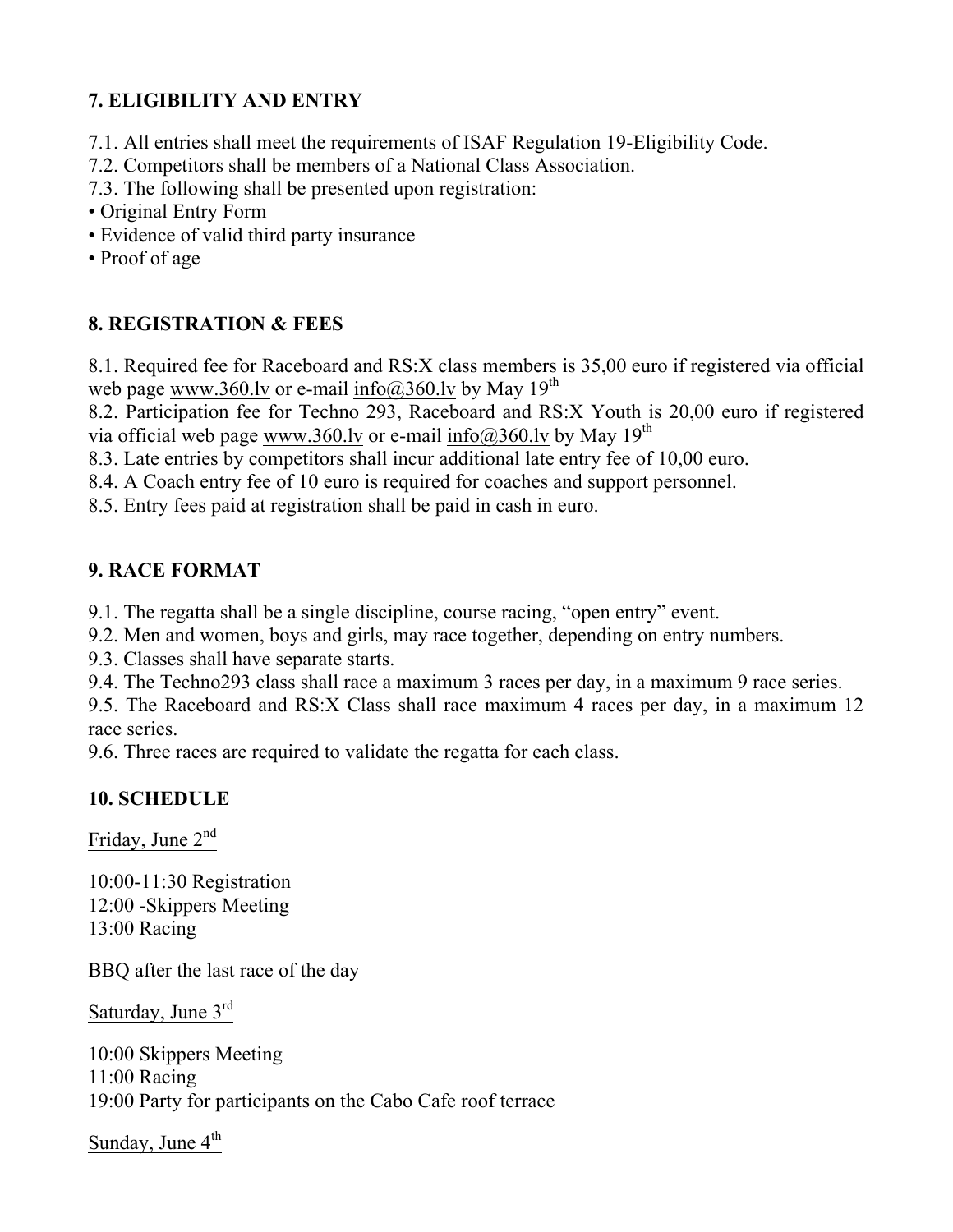10:00 Skippers Meeting 11:00 Racing 16:00 Last warning signal Prize giving ceremony

# **11. EQUIPMENT & EQUIPMENT INSPECTION**

11.1 Competitors shall bring their own equipment.

11.2 Equipment inspections may be made at any time during the event.

11.3 Techno. Competitors in the Techno Junior (under 15) division may use either the 5.8 OD sail/rig OR any sail of 5.5sqm, or less, as the change-down from the 6.8 OD. Any aluminium boom or carbon mast (not exceeding 75% carbon) may be used with the 5.5 change-down sail.

# **12. SAILING INSTRUCTIONS**

12.1 The Sailing Instructions will be available at registration, as will the Event Program scheduling social events.

# **13. COURSES**

13.1 Courses will be described in the Sailing Instructions.

# **14. SCORING**

13.1 Scoring will be according to the WCR Appendix A.

# **15. SUPPORT BOATS**

15.1 Support boats shall clearly display their national 3 letter country code in black on a white background, either on a flag of a minimum of 50cm x 40cm in size or on the cover of their outboard engine.

# **16. STORAGE OF EQUIPMENT**

16.1 On completion of registration and continuing until the end of the regatta, when ashore (other than when launching and retrieving), all equipment shall be kept in their assigned places at the beach. Removal of any equipment from the regatta site may require prior written approval from the race committee. Access to equipment in the storage area during certain hours, including hours of darkness may be restricted.

16.2 Unless otherwise directed by the Sailing Instructions, all competing boards and equipment shall be launched and retrieved from the designated area at the beach.

# **17. SAFETY**

17.1 If personal buoyancy is prescribed every competitor and support boat crewmember shall wear a personal flotation device that shall conform to the minimum standard of ISO 12402-5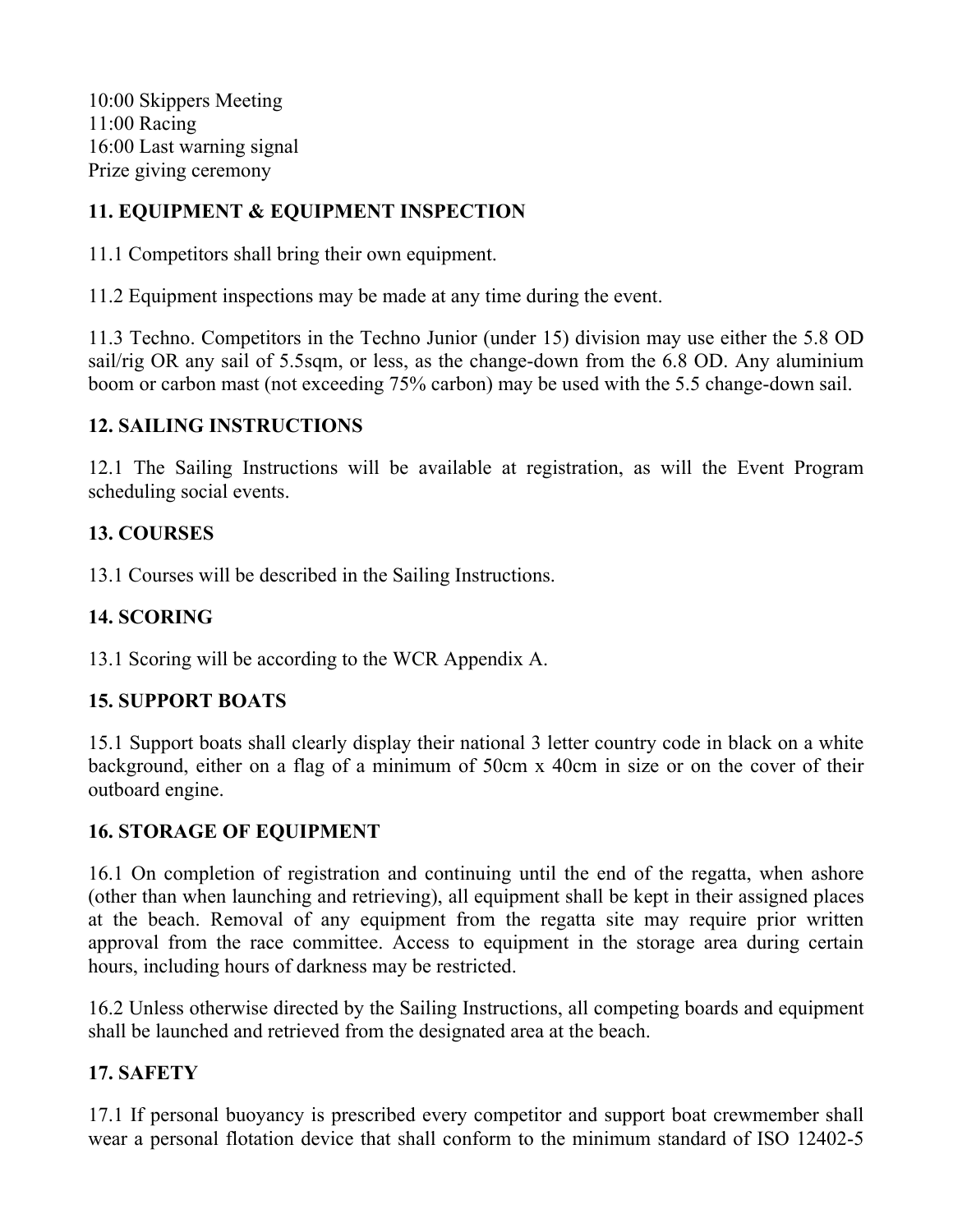(level 50), or as specified in the SI's.

17.2 Personal buoyancy is mandatory for all competitors under 17 years of age and for any competitors while the Y flag is displayed.

# **18. PRIZES**

18.1 Prizes will be awarded to the first three competitors of each properly constituted class/division. Properly constituted divisions will be posted on the official notice board after the completion of registration.

18.2 The first man and/or first woman in Raceboard and RS:X class will be declared as 2017 Baltic Challenge Cup winner

18.3. Techno 293 Junior 3,5 boy / girl Baltic Challenge Cup winner

18.4. Techno 293 Junior U13 boy / girl Baltic Challenge Cup winner

18.5. Techno 293 Junior U15 boy / girl Baltic Challenge Cup winner

18.6. Techno 293 Youth boy / girl Baltic Challenge Cup winner

18.7. Techno 293 Plus boy / girl Baltic Challenge Cup winner

# **19. DISCLAIMER OF LIABILITY**

19.1 Competitors participate in the event entirely at their own risk; see WCR 4 – Decision to Race. The organizing authority or any of their officials or representatives or the sponsors or their officials or representatives will not accept any liability for material damage or personal injury or death sustained in conjunction with or prior to, during or after the event.

#### **20. INSURANCE**

20.1 Each participating board shall be insured with valid third party liability insurance with a minimum cover of  $\epsilon$  300,000 per event or the equivalent.

# **21. OFFICIAL CEREMONIES**

21.1 Competitors are requested to attend the event's social functions; however, the organizing authority may refuse entry to those whose standard of attire is not commensurate with the occasion. Prize winners may forfeit prizes for non attendance at the prize giving ceremony.

# **22. FURTHER INFORMATION**

22.1 Registration will take place at a site of event.

22.2 For further information please contact:

Dace Kurpniece +371 26 529 820 Email: info $@360$ .lv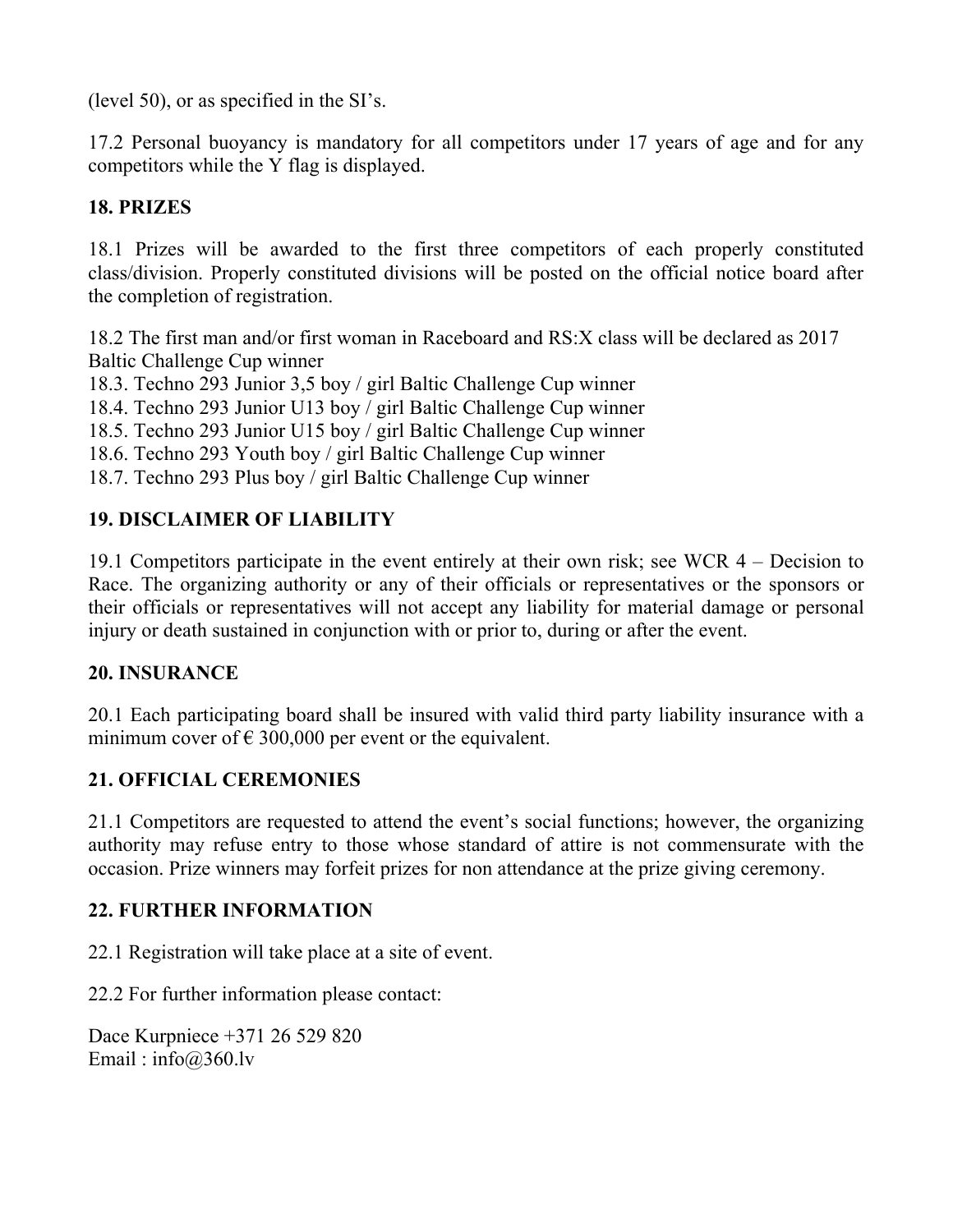#### **ADDITIONAL INFORMATION**

#### **A EARLY ARRIVALS**

Competitors arriving early are advised that support from the organizers can be arranged, in advance, from May  $31<sup>st</sup>$ , 2017.

For early arriving contact info $@360$ .lv

#### **B PREVAILING CONDITIONS**

Wind: 5-20 knots Water temperature: 18 degrees. Air temperature: 16-25 degrees.

#### **C TRANSFERS**

Transfers can be arranged from Riga Airport to the event site. For details and cost please contact the organizer via e-mail info $@360$ .lv

#### **D CAMPER VANS**

Camper vans can be parked at the event site from May  $31<sup>st</sup>$ 

Reservations can be made via e- mail info $@360$ .lv

#### **E ACCOMMODATION**

You can book your stay in hotel either with help of organizers (info@360.lv) or by yourselves. Nearest hotels are Hotel Mezaparks (200m from event place), Hotel Keizarmezs (400m from event place). www.hotelkeizarmezs.com

#### **To get a lower price for staying at Hotel Keizarmezs, use this special promotional code: WIND**

#### **F OFFICIAL WEB PAGE:**

www.360.lv

**F SITE MAP:** http://goo.gl/maps/4g1Bg